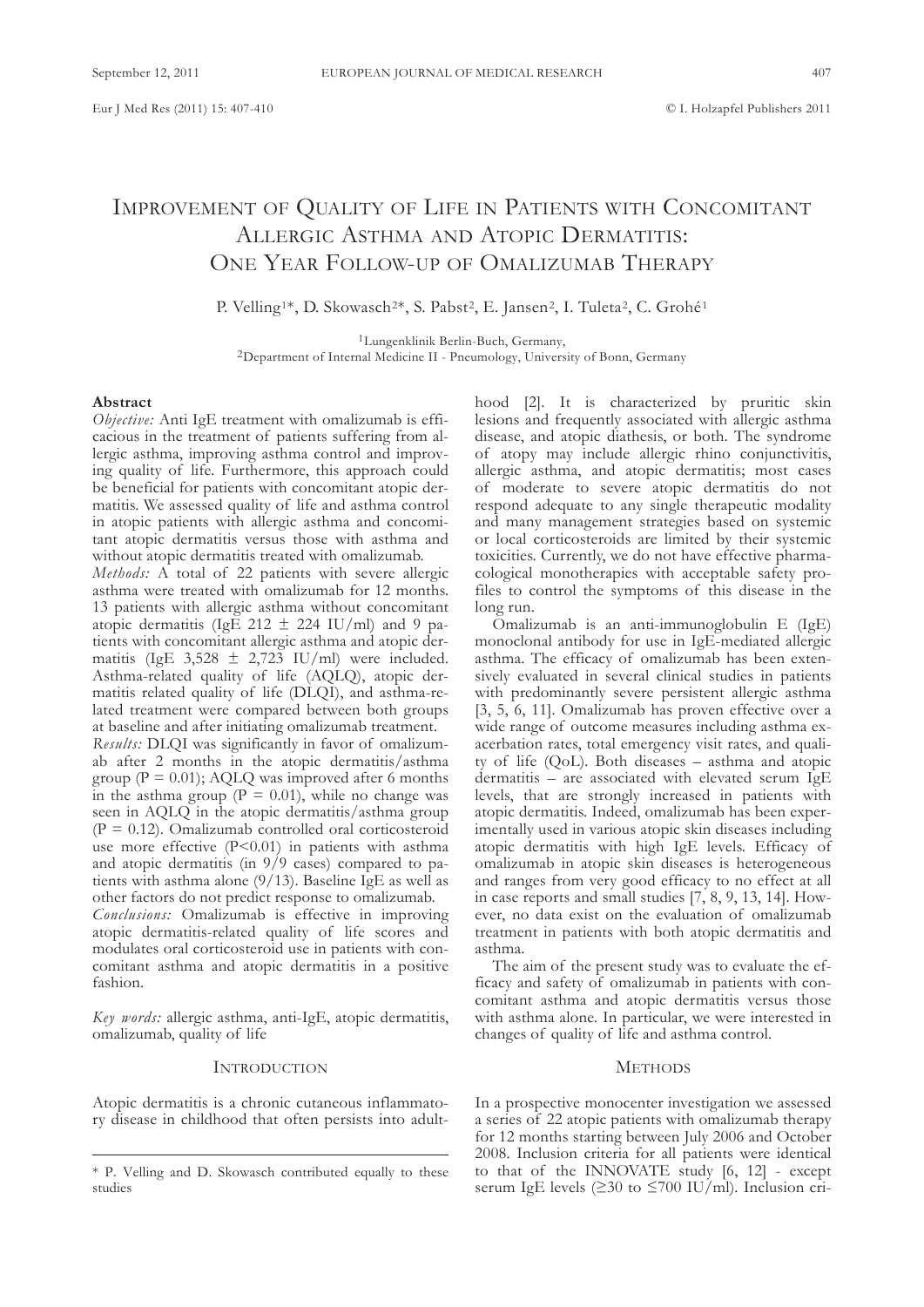teria were very strict in order to enrol the most severe patients with persistent allergic asthma (12–75 years): Positive skin prick test to  $\geq 1$  perennial aeroallergen, to which they were likely to be exposed during the study, severe persistent asthma requiring regular treatment with  $>1000 \mu$ g/day beclomethason dipropionate or equivalent and long-acting β2-agonist (global Initiative for Asthma (GINA) step 4 treatment), forced expiratory volume in 1 s (FEV1)  $\geq$ 40 to <80% of predicted normal value and continuing asthma symptoms, fEV1 reversibility ≥12% from baseline within 30 min of inhaled (up to  $400 \mu$ g) or nebulized (up to  $5 \mu$ g) salbutamol, despite high-dose ICS and LABA use at least two asthma exacerbations requiring systemic corticosteroids, or one severe exacerbation [peak expiratory flow (PEF)/FEV1  $\leq 60\%$  of personal best, requiring systemic corticosteroids] resulting in hospitalization or emergency room treatment, in the past 12 months. Thirteen patients with allergic asthma served as controls, and 9 patients with concomitant allergic asthma and atopic dermatitis were included. Patients with allergic asthma alone had a mean fEV1 of 71% of predicted, patients with concomitant atopic dermatitis of 76% (Table 1).

whereas total serum IgE levels were >30 to <700 IU/ml (mean  $212 \pm 224$  IU/ml) in patients with asthma alone, all patients with concomitant atopic dermatitis displayed total serum IgE values above 700 IU/ml (mean  $3,528 \pm 2,723$  IU/ml). The dose of omalizumab (Xolair, Novartis, Nürnberg, Germany) was dependent on body weight and serum IgE levels and was administered every 2 or 4 weeks, as described [3, 6]. Patients with concomitant atopic dermatitis were treated regardless of IgE values with 150 mg s.c. in 14 day intervals based on the observation of previ-

*Table 1.* Patient characteristics, asthma-related quality of life (aQlQ), atopic dermatitis related quality of life (DlQI), and asthma-related treatment at baseline and after 6 and 12 months omalizumab therapy. oCS, oral corticosteroids, ICS, inhaled corticosteroids.

|                   | Asthma          | Asthma +                | P value |
|-------------------|-----------------|-------------------------|---------|
| $\mathsf{L}$      | 13              | atopic dermatitis<br>9  |         |
| Age (Years)       | $47.5 \pm 14.8$ | $38.1 \pm 11.3$         | 0.127   |
| Sex / female)     | $10/13$ 77%     | $6/9$ 67%               | 0.394   |
| IgE               | $212 \pm 224$   | $3528 \pm 2723$ < 0.001 |         |
| FEV1              | $71.5 \pm 10.7$ | $76.2 \pm 7.4$          | 0.350   |
| Weight in kg      | $82.3 \pm 22.0$ | $76.3 \pm 16.1$         | 0.472   |
| Omalizumab dosage |                 |                         |         |
| $(mg/2$ weeks)    | $213 \pm 86$    | $233 \pm 109$           | 0.654   |
| OCS baseline      | 12/13           | 7/9                     | 0.394   |
| OCS 6 month       | 4/13            | 0/9                     | 0.003   |
| OCS 12 month      | 4/13            | 0/9                     | 0.003   |
| AQLQ baseline     | $102 \pm 40$    | $143 \pm 44$            | 0.041   |
| AQLQ 6 month      | $148 \pm 48$    | $175 \pm 40$            | 0.041   |
| AQLQ 12 month     | $152 \pm 45$    | 170±42                  | 0.04    |
| DLQI baseline     |                 | $19 \pm 10$             |         |
| DLQI 6 month      |                 | $7 \pm 8$               |         |
| DLQI 12 moth      |                 | $6\pm 6$                |         |

ous work [1, 10]. Omalizumab dosage was increased up to a improvement of dermatological status; dosage did not exceed the maximal two week-dosage of 450 mg s.c. Asthma-related quality of life (AQLQ), atopic dermatitis related quality of life (DlQI) [4], and treatment with oral steroids were compared between both groups at baseline and 1, 2, 3, 6 and 12 months after initiating omalizumab treatment. Adverse events were recorded at each treatment visit. 5 additional patients with asthma alone were excluded from study analysis due to anaphylactic reaction after first omalizumab injection  $(n = 1)$  or discontinuation of therapy due to unsatisfactory therapeutic effect on asthma despite correct dosage within the first six months  $(n = 4)$ .

#### STATISTICAL ANALYSIS

Probability was calculated with the students t-test; P values of  $\leq 0.05$  were considered to be statistically significant. all studies have been carried out according to the Helsinki declaration of good clinical practice.

# **RESULTS**

Patient characteristics, such as age, gender, and medication did not differ between patients with asthma (n = 13) and patients with concomitant asthma and atopic dermatitis ( $n = 9$ ) and are presented in Table 1. all patients were receiving inhaled corticosteroids (>1000 µg/day beclomethason dipropionate or equivalent) and long-acting β2-agonists (fixed combination of fluticason/salmeterol or budesonid/formeterol), 12/13 of patients with asthma and 7/9 of patients with asthma/atopic dermatitis received additional maintenance oral corticosteroid at baseline. Consistently, patients with asthma and atopic dermatitis showed significantly higher serum IgE values than patients with asthma alone  $(3,528 \pm 2,723 \text{ IU/ml vs. } 212)$  $\pm$  224 IU/ml, P<0.001). Of note, there was no significant difference between both groups regarding the omalizumab dosage.

AQLQ was improved for the total collective  $(P =$ 0.01) and in the asthma alone group after 6 months (P  $= 0.01$ ), while no change was seen in AQLQ in the atopic dermatitis/asthma group ( $P = 0.12$ ) (Fig. 1). There were no significant changes at earlier time points. DlQI was significantly in favor of omalizumab after 2 months in the asthma/atopic dermatitis group ( $P = 0.01$ ); this effect was seen until 12 months (fig. 2). overall improvements in DlQI indices as well as in minimizing topic corticosteroids in skin therapy were found in all patients with asthma/atopic dermatitis. During treatment, both patient groups lowered their use of oral corticosteroids: all (9/9) patients with asthma/atopic dermatitis discontinued oral corticosteroid use, whereas 9/13 patients with asthma alone stopped this therapy.

baseline IgE, age, body weight, fEV1 and dosage of omalizumab do not predict response to omalizumab.

Overall, 4 of the 22 patients having received 12 months omalizumab (18%) experienced at least one adverse effect: headache ( $n = 1$ ), local reaction at point of injection ( $n = 4$ ) and nausea ( $n = 1$ ).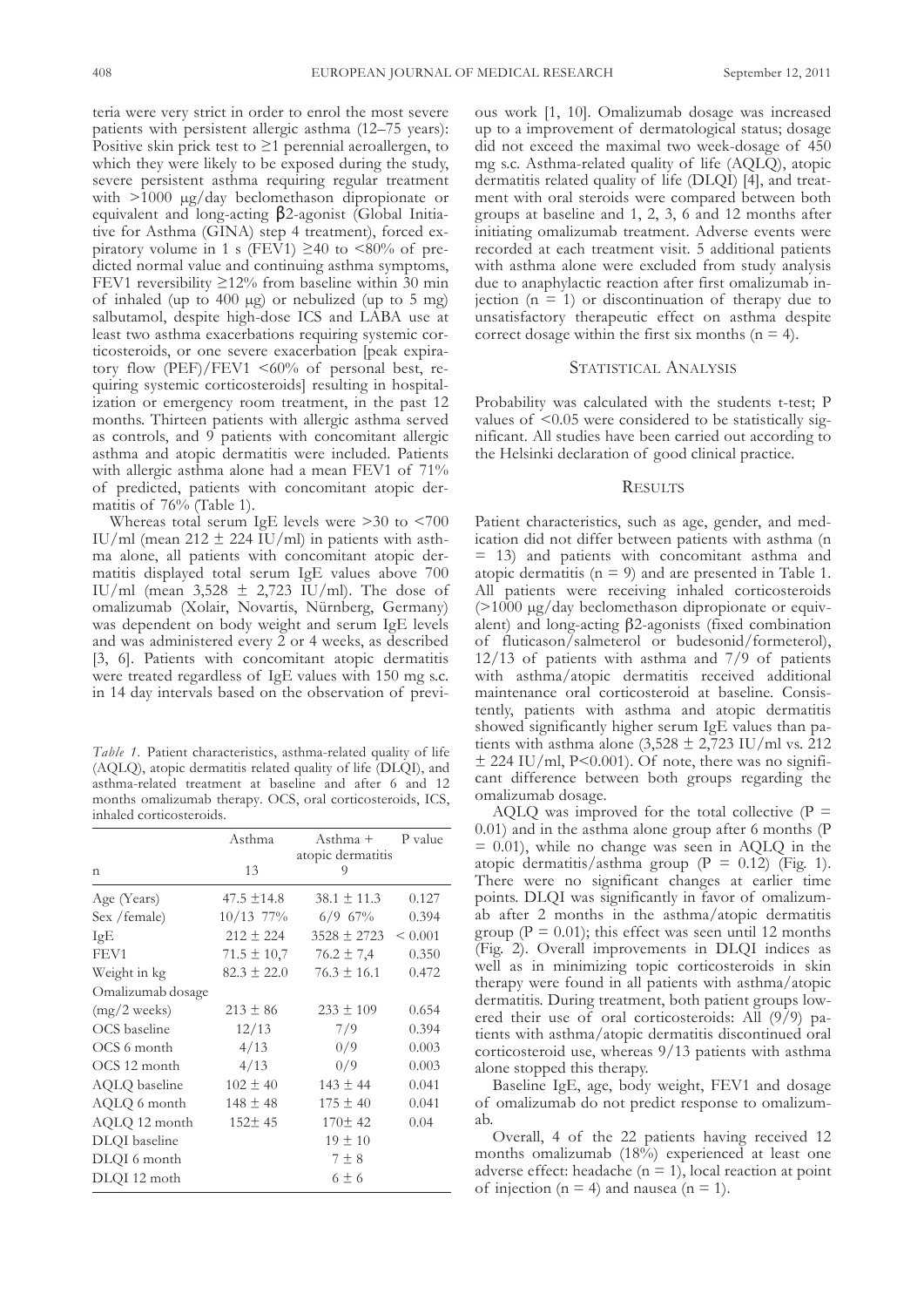

*Fig.* 1. Time course of AQLQ for patients with asthma alone (red) and concomitant atopic dermatitis and asthma (blue). AQLQ was improved in the asthma alone group after 6 months omalizumab treatment (P<0.05: 2 months, 3 months, 6 months and 12 months vs. baseline), while no significant change was seen in AQLQ in the atopic dermatitis/asthma group.



*Fig.* 2. Time course of DLQI that was significantly in favor of omalizumab treatment in the atopic dermatitis/asthma group (P<0.05: 2 months, 3 months, 6 months and 12 months vs. baseline).

# **DISCUSSION**

The present study is the first designed to evaluate the efficacy of omalizumab on quality of life (Qol) in patients with concomitant asthma and atopic dermatitis. omalizumab is effective in improving atopic dermatitis-related Qol scores and modulates oral corticosteroid treatment. all patients had severe persistent asthma as defined by Global Initiative for Asthma (GINA) guidelines [12]. Omalizumab was used as an add-on treatment to standard management. Indeed, improvement in asthma Qol in the groups was similar and comparable to other reports with omalizumab [3, 6]. In addition, in the comorbid population suffering from atopic dermatitis and asthma, treatment with omalizumab resulted in significant improvements of atopic dermatitis-related QoL and in reduction of use of oral corticosteroids. Choice of the long-term observational interval (>12months) was based on the possibility and variability of placebo-induced clinical improvement in atopic dermatitis. This phenomenon was described in the first three months of observation period in up to 40% of the cases after initiation of a new treatment option [1]. of interest, changes in atopic dermatitis-related Qol were seen 2 months after initiating omalizumab treatment, whereas improved asthma Qol reached significance only after 6 months.

of note, the present improvement of Qol scores in patients with concomitant atopic dermatitis and asthma was observed with low-dose anti IgE treatment (233  $\pm$  109 mg/2 weeks) and, therefore, was in a much lower dosage than required for the complete removal of IgE from the circulation, as recently also described by Lim and Belloni [1, 10]. They had observed free IgE remained basically stable over the omalizumab treatment period and suggested other, molecular effects such as a switch to reduced IgE mRNA production responsible for skin improvement [1, 10]. One may speculate, that those patients with lower IgE levels would show a better Qol improvement, however, this is not shown by the present data. Indeed, mean IgE level  $3,528 \pm 2,723$  IU/ml in the present study is even higher than in previous studies, for example 1,521 IU/ml in the work of Sheinkopf and colleagues [13].

There are several limitations of this single-center project with a small study collective that was designed as a pilot study, not as a randomized trial. The concept that underlies this study was the screening of the impact on quality of life brought on by omalizumab de